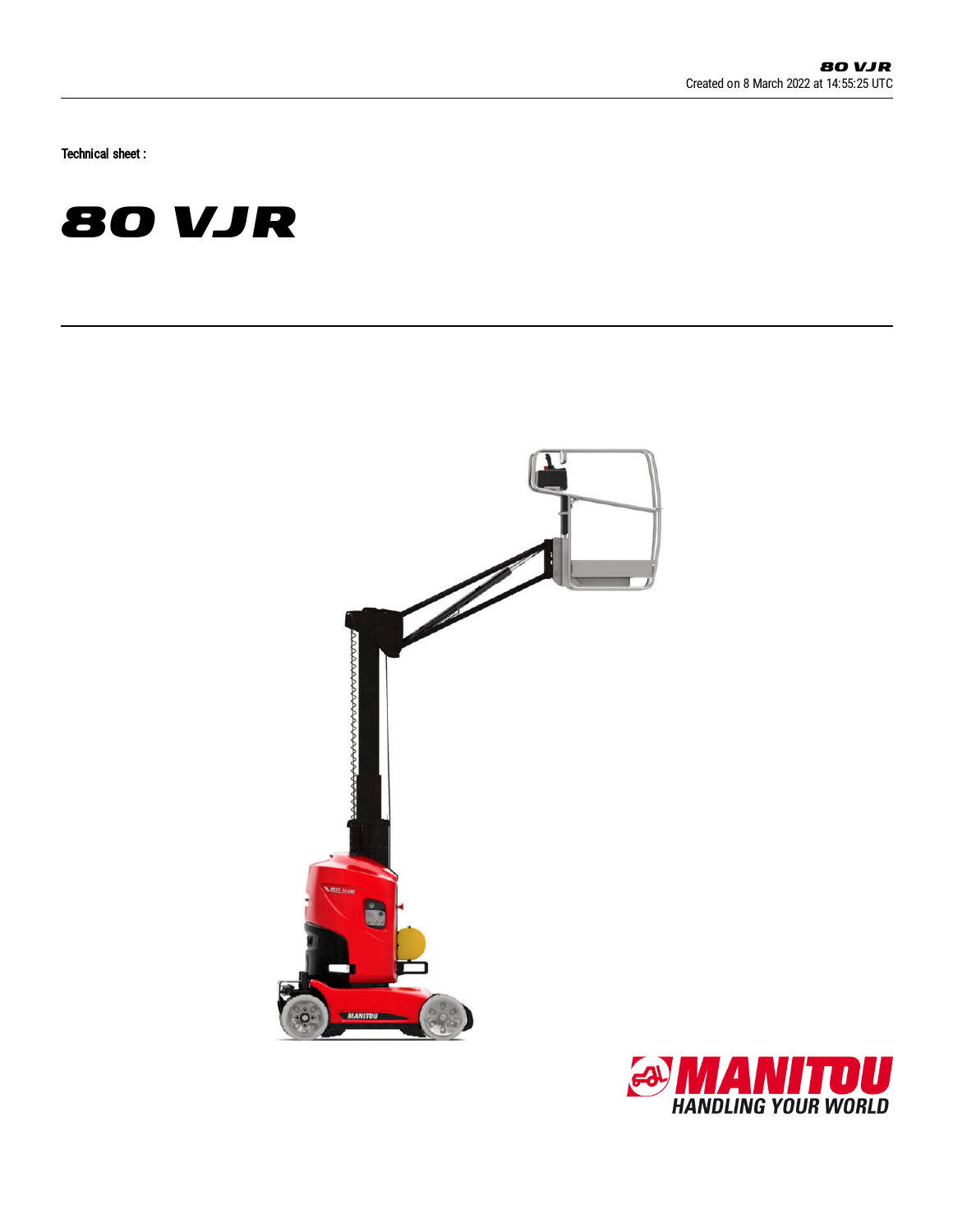| <b>Capacities</b>                                     |                | <b>Metric</b>                                      |
|-------------------------------------------------------|----------------|----------------------------------------------------|
| Working height                                        | h21            | 7.65 m                                             |
| Platform height                                       | h7             | 5.65 m                                             |
| Max. outreach                                         |                | 3.24 <sub>m</sub>                                  |
| Overhang                                              | h31            | 4.23 m                                             |
| Pendular arm rotation (bottom)                        |                | $+70$ °                                            |
| Platform capacity                                     | Q              | 200 kg                                             |
| <b>Turret rotation</b>                                |                | 350°                                               |
| Number of people (inside / outside)                   |                | 2/1                                                |
| <b>Weight and dimensions</b>                          |                |                                                    |
| Platform weight*                                      |                | 2250 kg                                            |
| Platform dimensions (length x width)                  | lp / ep        | 1.11 m x 0.93 m                                    |
| Overall width                                         | b1             | 0.99 <sub>m</sub>                                  |
| Overall length                                        | 1              | 2.95 m                                             |
| Overall height                                        | h17            | 1.99 <sub>m</sub>                                  |
| Floor height (access)                                 | h20            | 0.47 <sub>m</sub>                                  |
| Jib length                                            | 113            | 1.50 <sub>m</sub>                                  |
| Counterweight offset (turret at 90°)                  | a7             | 0.09 <sub>m</sub>                                  |
| Internal turning radius (over tyres)                  | b13            | 0.59 <sub>m</sub>                                  |
| External turning radius                               | Wa3            | 2.09 m                                             |
| Ground clearance with pothole guards deployed         | m <sub>6</sub> | 0.02 m                                             |
| Ground clearance at centre of wheelbase               | m2             | 0.09 <sub>m</sub>                                  |
| Wheelbase                                             | y              | 1.20 <sub>m</sub>                                  |
| <b>Performances</b>                                   |                |                                                    |
| Drive speed - stowed                                  |                | 4.50 km/h                                          |
| Drive speed - raised                                  |                | $0.65$ km/h                                        |
| Gradeability                                          |                | 25 %                                               |
| Permissible leveling                                  |                | $2^{\circ}$                                        |
| Wheels                                                |                |                                                    |
| Tyres type                                            |                | Solid non-marking ti                               |
| Dimensions of front wheels                            |                | 0,41x0,13m                                         |
| Drive wheels (front / rear)                           |                | 0/2                                                |
| Steering wheels (front / rear)                        |                | 2/0                                                |
| Braking wheels (front / rear)                         |                | 0/2                                                |
| <b>Engine/Battery</b>                                 |                |                                                    |
| Electric engine power rating                          |                | 2 x 1.50 kW                                        |
| Electric Pump                                         |                | 3 kW                                               |
| Number of hydraulic pump / Capacity of hydraulic pump |                | 2 x 4.20 cm <sup>3</sup>                           |
| Battery / Batteries capacity                          |                | 24 V / 250 Ah                                      |
| Integrated charger (V / A)                            |                | 24 V / 30 A                                        |
| <b>Miscellaneous</b>                                  |                |                                                    |
| Number of cycles with STD Battery (HIRD)              |                | 32                                                 |
| Ground Pressure                                       |                | 11.10 dan/cm2                                      |
| <b>Hydraulic Pressure</b>                             |                | 140 Bar                                            |
| Hydraulic tank capacity                               |                | 221                                                |
| Vibration on hands/arms                               |                | $< 2.50$ m/s <sup>2</sup>                          |
| <b>Standards compliance</b>                           |                |                                                    |
|                                                       |                | European directives: 2006/42/EC- M                 |
| This machine is in compliance with:                   |                | EN280:2013) - 2004/108/EC (EM<br>$(1$ our voltage) |

European directives: 2006/42/EC- Machinery (revised EN280:2013) - 2004/108/EC (EMC) - 2006/95/EC (Low voltage)

Solid non-marking tires

\*Varies according to options and standards of the country to which the machine is delivered

L

Г

L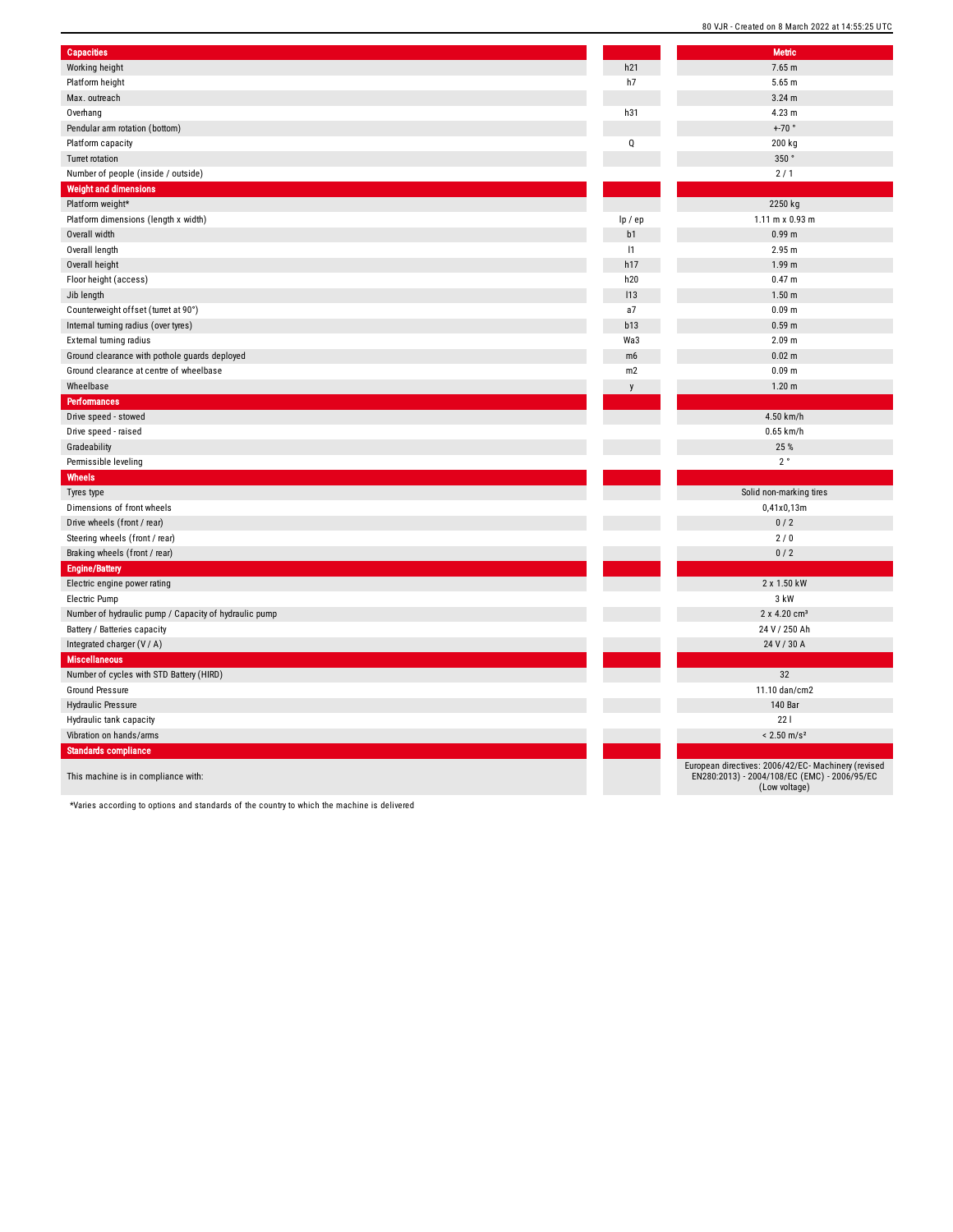## 80 VJR - Load chart

### Load Chart metric

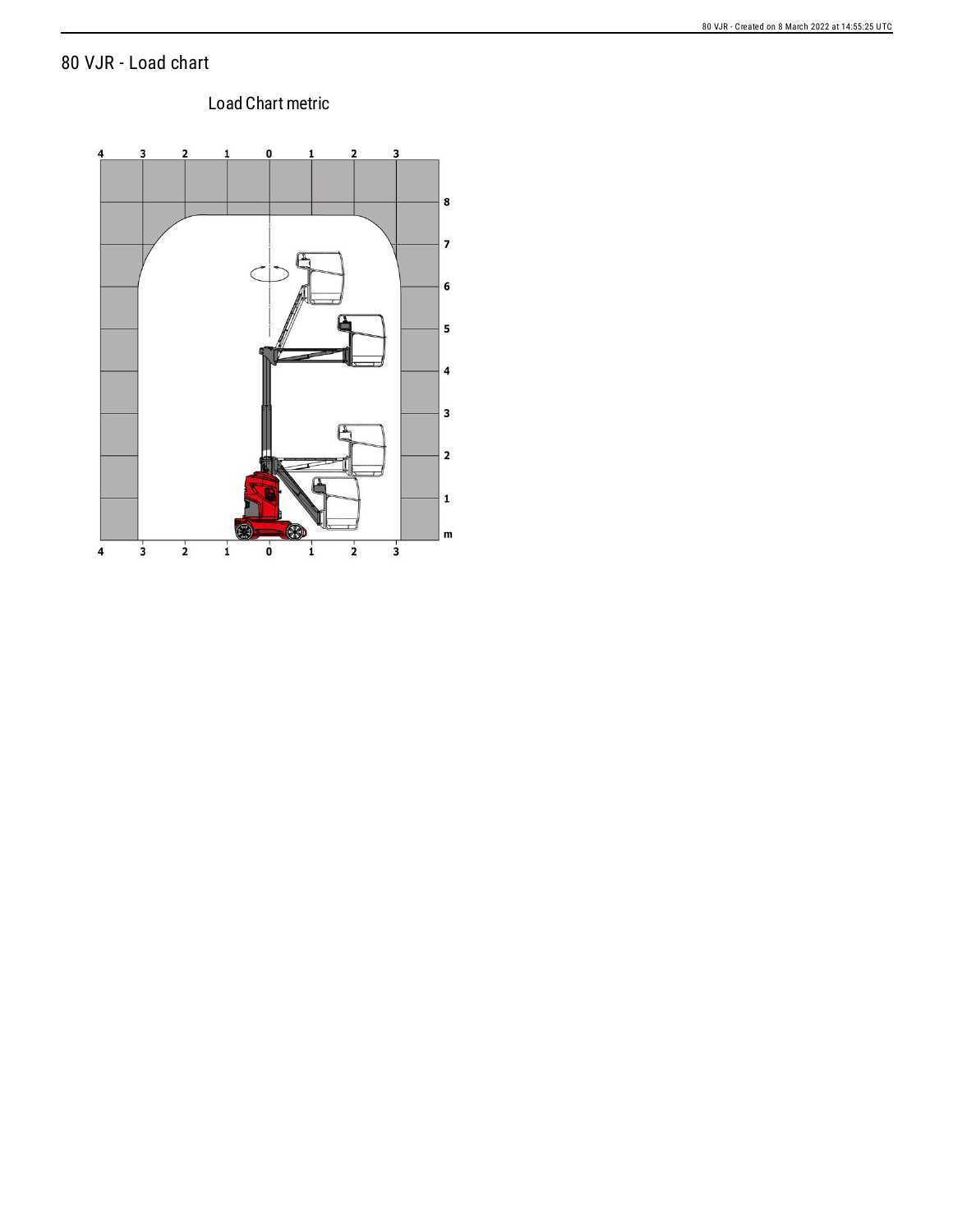# 80 VJR - Dimensional drawing

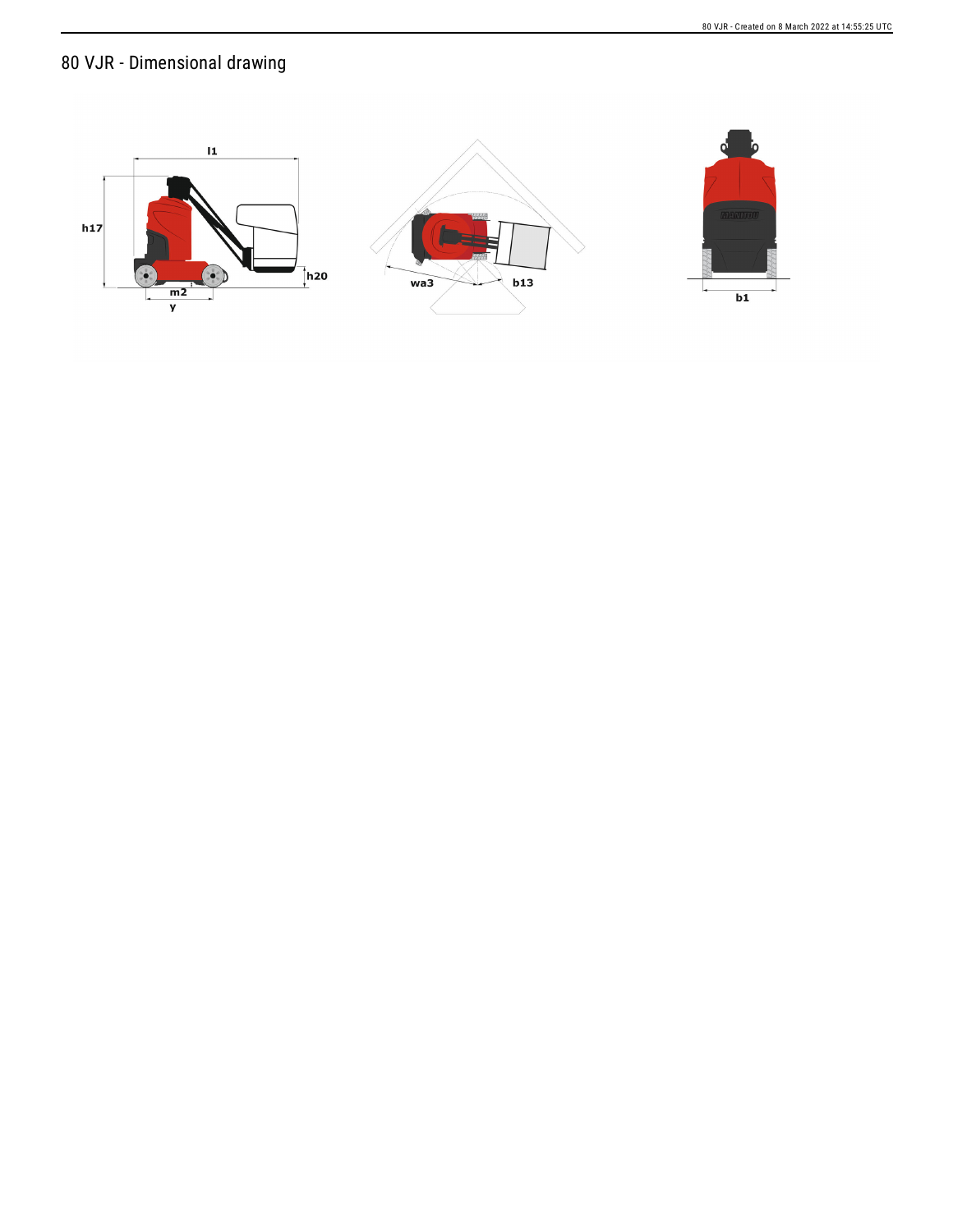# **Equipment**

### Standard

| Audible alarm and illuminated indicator lamp (leveling, overload, lowering) |
|-----------------------------------------------------------------------------|
| Battery charge indicator lamp                                               |
| CAN bus technology                                                          |
| Emergency stop button in platform and on frame                              |
| Fixed pothole protection                                                    |
| Fork pockets                                                                |
| Hour meter                                                                  |
| Integrated charger                                                          |
| Integrated diagnostic assistance                                            |
| Manual emergency lowering                                                   |
| Negative-type braking on rear wheels                                        |
| Non-marking rubber tyres                                                    |
| Pendular arm                                                                |
| Proportional controls                                                       |
| Slinging and securing rings                                                 |
| Tool box in platform                                                        |
| <b>Traction battery</b>                                                     |
| lace floor basket                                                           |

#### **Optional**

| 110 or 230V plug with differential circuit breaker |
|----------------------------------------------------|
| 230V Predisposition                                |
| Air predisposition                                 |
| Beep on every movement                             |
| Biodegradable oil                                  |
| Centralized recharging of battery                  |
| Extreme cold oil                                   |
| <b>Flashing Light</b>                              |
| Maintenance-free battery                           |
| Personalized paintwork                             |
| SMS: Safe Man System                               |
| Safety hamess                                      |
| Working light                                      |
|                                                    |